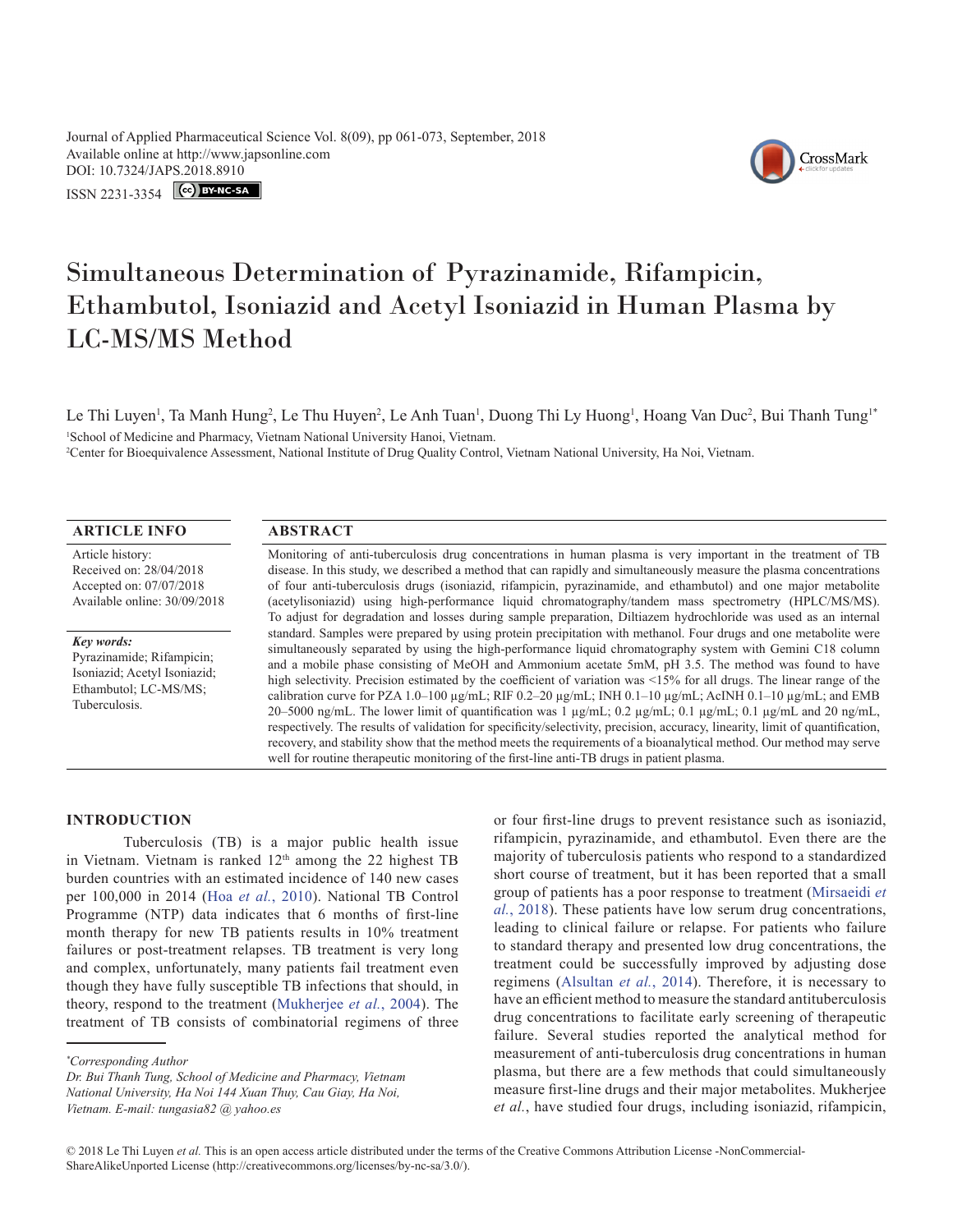pyrazinamide, and ethambutol in children to correlate the plasma concentrations of these drugs with clinical outcome of therapy ([Mukherjee](#page-11-3) *et al.*, 2015). The LC-MS/MS method may be the most appropriate one for measurement of anti-TB drug concentration in human plasma which has been reported (Song *et al.*[, 2007,](#page-11-4) Um *et al.*[, 2007\)](#page-11-5). However, previous LC-MS/MS methods developed could only measure a limited number of anti-TB drugs, then leading time-consuming to determine all four drugs. In the present study, we developed a simple and rapid method for the simultaneous measurement of plasma concentrations of four first-line drugs (pyrazinamide, rifampicin, isoniazid, ethambutol) and acetylisoniazid, one major metabolite using LC/MS/MS to apply for therapeutic drug monitoring.

## **MATERIALS AND METHODS**

#### **Chemicals and reagents**

Standard of Pyrazinamide, Rifampicin, Isoniazid, Ethambutol hydrochloride and Diltiazem hydrochloride from NIDQC; Acetyl Isoniazid from Canada; Methanol, Ammonium acetate (Merck, Germany); All blank plasma sources were collected from healthy volunteers.

#### **Sample preparation**

- Stock solutions of PZA (2000 µg/mL), RIF (400 µg/ mL), INH (400 µg/mL), AcINH (500 µg/mL) and EMB (200 µg/ mL) in methanol were made.

- Working standard solutions of 200 µg/mL PZA, 40 µg/ mL RIF, 20 µg/mL INH, 20 µg/mL AcINH and 10 µg/mL EMB in plasma were prepared from the stock solutions.

- A calibration curve consists of a blank sample, a zero sample and eight non-zero plasma standards spiked with PZA, RIF, INH, AcINH, EMB and IS.

- Three quality control (QC) concentration levels: LQC (Low-quality control), MQC (Medium-quality control), HQC (High-quality control) and LLOQ (Lower limit of quantification) were constructed from separate stock standard solutions [\(Table 1](#page-1-0)). Sample preparation and sample treatment procedure were protected from light.

<span id="page-1-0"></span>

| <b>Table 1:</b> QC samples in plasma. |  |  |  |  |
|---------------------------------------|--|--|--|--|

|               | Concentration              |                            |                            |                              |                       |  |  |
|---------------|----------------------------|----------------------------|----------------------------|------------------------------|-----------------------|--|--|
| <b>Sample</b> | <b>PZA</b><br>$(\mu g/mL)$ | <b>RIF</b><br>$(\mu g/mL)$ | <b>INH</b><br>$(\mu g/mL)$ | <b>AcINH</b><br>$(\mu g/mL)$ | <b>EMB</b><br>(ng/mL) |  |  |
| LQC           | 3                          | 0.6                        | 0.3                        | 0.3                          | 60                    |  |  |
| <b>MQC</b>    | 50                         | 10                         | 5                          | 5                            | 2500                  |  |  |
| HQC           | 80                         | 16                         | 8                          | 8                            | 4000                  |  |  |
| <b>LLOO</b>   | 1.0                        | 0.2                        | 0.1                        | 0.1                          | 20                    |  |  |

Internal standard (IS) stock solution (Diltiazem hydrochloride) was prepared at 250 µg/mL in methanol. IS working solution was prepared by diluting the IS stock solution in methanol: water (1:1,  $v/v$ ) to get the concentration of 50  $\mu$ g/mL.

# **Sample preparation**

To 0.5 mL of plasma sample, add 50 µL of IS (Diltiazem hydrochloride) working solution, vortex for 5 seconds. And then 1.5 mL of MeOH was added and followed by vortexing for 10 seconds. 250 µL of water was also added and mixed well for 5 seconds. Centrifuge at 9000 rpm/min for 5 minutes. Pipette the clear supernatant and inject into the LC-MS/MS system.

# **Analytical method validation**

The analysis was performed on a triple quadrupole LC-MS/MS (Waters-USA) with a Surveyor MS pump (Acquity H class QSM) and autosampler (Acquity H class FTN). The mass spectrometer was a TSQ Quantum Access Max mass spectrometer. The autosampler tray temperature was set at 10°C. The highperformance liquid chromatography (HPLC) system was coupled to a quadrupole mass spectrometer. The HPLC components were chromatographic column: Gemini C18; 150 \* 4.6 mm; 4.6 µm; Guard Column: C18;  $4 \times 3$  mm; Column temperature 40°C; Detector: Xevo TQD. The mobile phase containing MeOH: and Ammonium acetate 5 mM, pH 3.5. The elution gradient was shown in [Table 2.](#page-1-1) Injection volume: 1 µL; The method had a run time of 8 min. The mass spectrometric conditions were shown in Table 3.

<span id="page-1-1"></span>**Table 2:** Gradient program of the mobile phase.

| Time (min) | <b>Flow rate</b><br>$(\mu L/min)$ | <b>MeOH</b><br>$(\%)$ | Ammonium acetate 5 mM<br>$pH$ 3.5 $(\%$ |
|------------|-----------------------------------|-----------------------|-----------------------------------------|
| 0.0        | 600                               | 60                    | 40                                      |
| 2.0        | 600                               | 60                    | 40                                      |
| 2.5        | 700                               | 90                    | 10                                      |
| 5.0        | 700                               | 90                    | 10                                      |
| 6.0        | 600                               | 60                    | 40                                      |
| 8.0        | 600                               | 60                    | 40                                      |

The validation was performed based on the US Food and Drug Administration (FDA) guidelines (Health *et al.*, 2017) and European Medicines Agency (EMA) guidelines ([Agency,](#page-11-6) [2011](#page-11-6)) and parameters included were selectivity and specificity, linearity, accuracy and precision, matrix effects, recovery, carry over, dilution integrity and stability in human plasma.

# *System suitability test (SST)*

We analyzed MQC sample in plasma following the analytical procedure for system suitability test. Injected this sample with six replicates. All chromatograms and peak parameters were recorded.

#### *Selectivity*

Selectivity was assessed by comparing chromatograms and peak responses of 06 blank plasma samples collected from 6 different volunteers with 06 standard samples spiked with IS and PZA, RIF, INH, AcINH, EMB at LLOQ level (1.0 µg/mL; 0.2 µg/mL; 0.1 µg/mL; 0.1 µg/mL and 20 ng/mL, respectively) in 6 above blank plasma sources, respectively.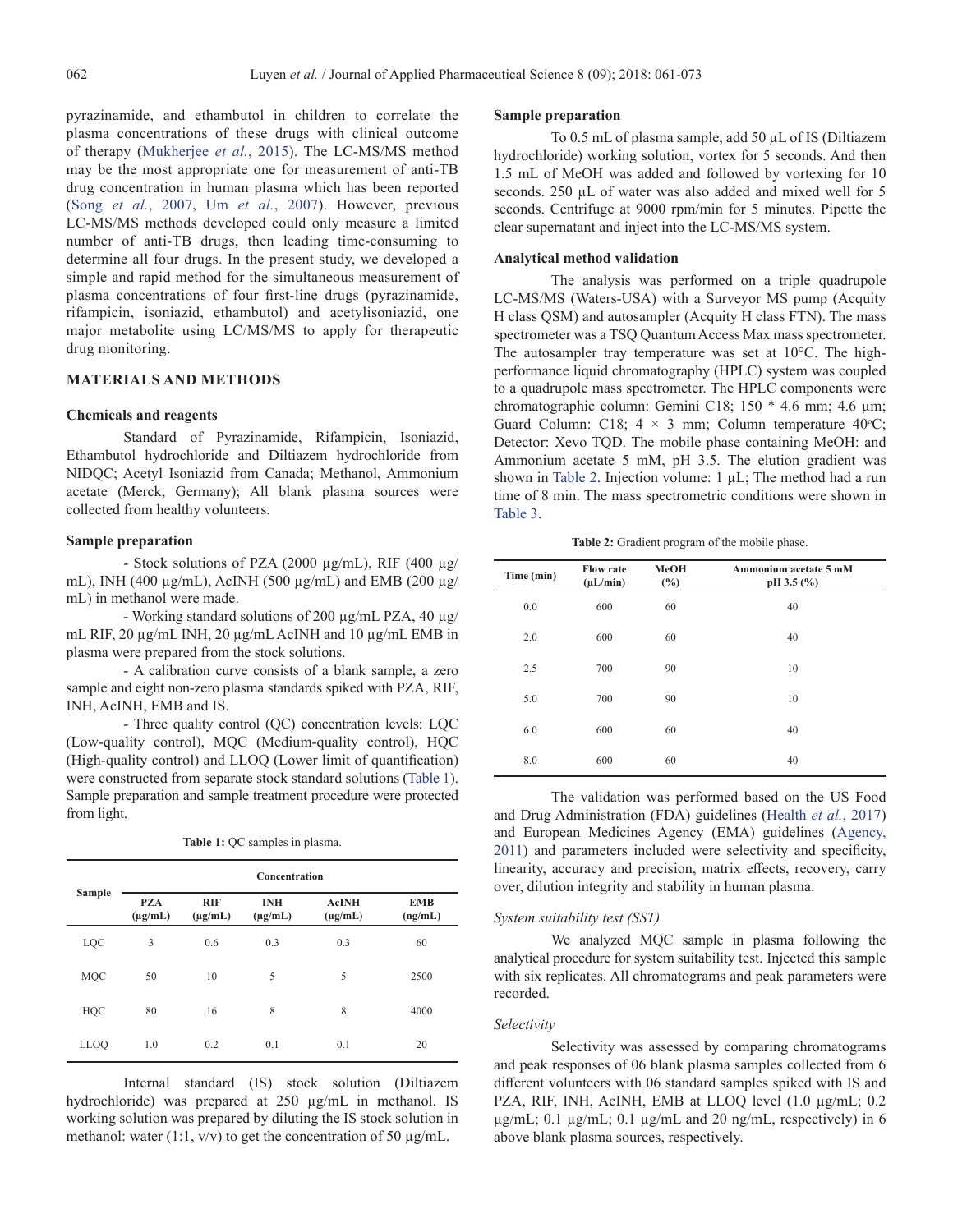**Table 3:** Mass spectrometric conditions.

| <b>Analytes</b><br><b>Parameters</b> | Pyrazinamide | <b>Rifampicin</b> | <b>Isoniazid</b> | <b>Acetyl Isoniazid</b> | Ethambutol | Diltiazem (IS) |
|--------------------------------------|--------------|-------------------|------------------|-------------------------|------------|----------------|
| Ion source                           | $ESI (+)$    | $ESI (+)$         | $ESI (+)$        | $ESI (+)$               | $ESI (+)$  | $ESI (+)$      |
| Capillary voltage (kV)               | 3.5          | 3.5               | 3.5              | 3.5                     | 3.5        | 3.5            |
| Cone voltage $(V)$                   | 30           | 44                | 34               | 34                      | 34         | 20             |
| Desolvation temperature $(°C)$       | 500          | 500               | 500              | 500                     | 500        | 500            |
| Desolvation gas $(L/H)$              | 800          | 800               | 800              | 800                     | 800        | 800            |
| Cone gas $(L/H)$                     | 20           | 20                | 20               | 20                      | 20         | 20             |
| Collision energy $(V)$               | 14           | 18                | 13               | 20                      | 14         | 12             |
| Precusor ion (Dalton)                | 124.00       | 823.46            | 138.00           | 180.00                  | 205.16     | 415.10         |
| Product ion (Dalton)                 | 81.00        | 791.49            | 121.00           | 121.00                  | 116.13     | 178.00         |

#### *Matrix effects*

The matrix effects were assessed at LQC and HQC levels by comparing chromatograms and peak area of following samples: 06 blank plasma samples collected from six different volunteers; standard samples containing IS and PZA, RIF, INH, AcINH, EMB at LQC and HQC concentration in each above matrix; six standard samples containing IS and PZA, RIF, INH, AcINH, EMB at LQC and HQC concentration in the solvent mixture (methanol and water). Determine the matrix factor:  $MF_{PZA}$ ,  $MF_{RIF}$ ,  $MF_{NHF}$ ,  $MF_{AcINH}$ ,  $MF_{FMB}$ ,  $MF_{IS}$  and the ratio:  $MF_{PZA}/MF_{IS}$ ,  $MF_{RIF}/MF_{IS}$ ,  $MF_{NH}/MF_{IS}$ ,  $MF_{AcNH}$ /MIS and  $MF_{FMR}$ /MF<sub>IS</sub>.

#### *Carry-over*

The carry-over was analyzed as follows:

Prepared samples:

*-* Six blank human plasma samples;

- Six standard samples in human plasma at LLOQ concentration; six standard samples in human plasma at ULOQ (Upper limit of quantification) concentration. Then these samples were extracted following the procedure. Injected 06 LLOQ samples firstly and then injected a blank sample after each ULOQ sample, alternately. Record all the chromatograms and peak area.

#### *Calibration curve and linearity range*

Evaluated the concentration range of PZA: 1.0 µg/ mL–100 µg/mL; RIF: 0.2 µg/mL–20 µg/mL; INH: 0.1 µg/ mL–10  $\mu$ g/mL; AcINH: 0.1  $\mu$ g/mL–10  $\mu$ g/mL and EMB: 20 ng/ mL–5000 ng/mL. Each calibration curve includes 8 standard samples. Analyze these samples following the procedure. Record all the chromatograms and peak area. From the experimental data, choose the most appropriate weighting factor from the popular weighting models: 1,  $1/x$ ,  $1/x^2$ ,  $1/x^{1/2}$ . Determine the accuracy of each standard sample.

# *Determination of lower limit of quantification*

The lower limit of quantification (LLOQ) is the lowest concentration on the calibration curve to demonstrate that the developed analytical method is specific/selective, precise and accurate. LLOQ was assessed by preparing six blank human plasma samples; six blank plasma spiked with PZA, RIF, INH, AcINH and EMB at concentration of about: 1.002 µg/mL; 0.199 µg/mL; 0.105 µg/mL; 0.106 µg/mL; 20.0 ng/mL; respectively and IS; one calibration curve with eight standard samples in human plasma. Recorded all the chromatograms and peak

responses and determined the accuracy and precision of the LLOQ samples.

#### *Intra-day and inter-day accuracy and precision*

Intra-day precision and accuracy were evaluated at 4 concentrations: LLOQ, LQC, MQC, and HQC. Each concentration was repeated six replicates. Inter-day accuracy and precision have evaluated the accuracy and precision of the analytical method on five different analytical days and determine inter-day precision at each QC level and LLOQ. Requirements for method is intra-day accuracy and precision was the Mean  $\pm$  SD accuracy at each QC level should be within 85%–115% of the nominal concentration, except for the LLOQ which should be 80%–120% of the nominal concentration; and intra-day precision at each QC level should not exceed 15% of the CV% value, except for the LLOQ where it should not exceed 20% of the CV% value.

#### *Recovery*

The extraction recovery was evaluated by determining the recovery of the analytical method at 3 concentration levels: LQC, MQC, and HQC in six replicates. The recovery of the drugs should not exceed 100%, but the extent of recovery of the drugs and the internal standard should be consistent with each other (Zhou *et al.*, 2013).

#### *Dilution integrity*

When the concentrations of the drugs are higher than the upper limit of quantification (ULOQ) of the calibration curves, the sample should be diluted. Dilution integrity experiments were performed with three LDC, MDC and HDC samples. Dilute these samples 2 times by blank plasma. Prepare a calibration curve and QC samples in plasma. Analyze the above samples following the analytical procedure and determine the concentrations, accuracy, and precision of diluted samples. Dilution integrity was achieved if the mean accuracy should be 85–115% of the nominal concentration and the precision should not exceed 15% of the CV.

# *Stability*

*Autosampler stability* of processed plasma samples was evaluated at LQC and HQC concentrations. These samples were extracted following the proposed procedure and stored in autosampler at 10°C. One part of the processed sample volume was injected immediately to determine the initial concentration. The remaining sample volume was still stored in autosampler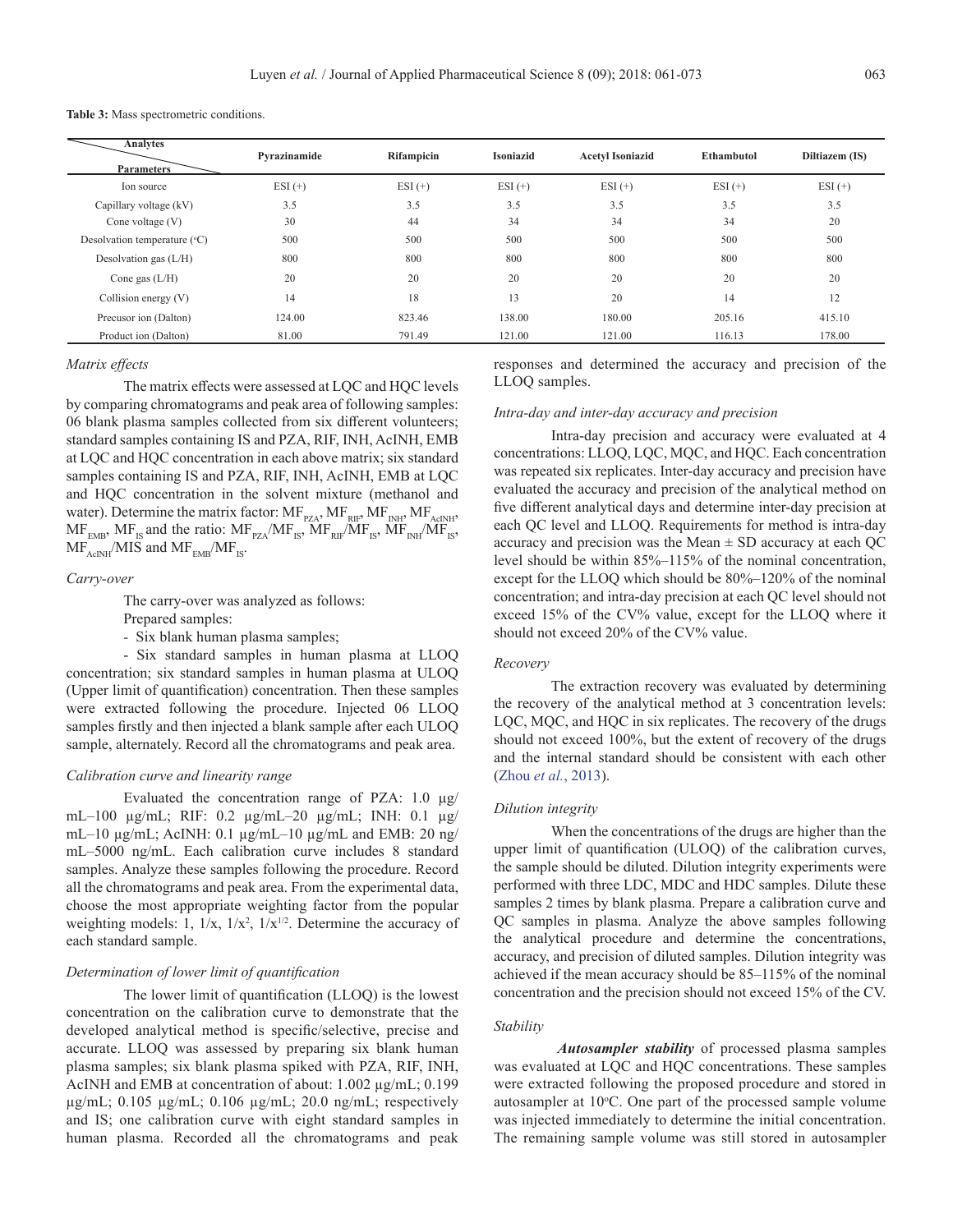until it was analyzed to determine the concentration after 20 hours.

*Short-term stability* of plasma samples was evaluated at LQC and HQC concentrations. The QC samples were stored at room temperature for 2, 4 hours. Determined the concentration of those samples. The stability samples were analyzed against with the calibration curve.

*Long-term stability* of plasma samples was also evaluated at LQC and HQC concentrations which were stored at  $-70$ <sup>o</sup>C  $\pm$  5<sup>o</sup>C. Determined the concentration of those samples after 5 days and 18 days.

# **RESULTS AND DISCUSSION**

Choosing a positive or negative ion mode in the LC-MS/ MS method depends on the molecular structure of the analytes.

In the molecular structure of all compounds PZA, RIF, EMB, INH, and AcINH, there is an amino group–a functional group containing N atom and an unused free pair of electrons capable of accepting H<sup>+</sup> to become positively charged ion, therefore PZA, RIF, INH, ACINH, and EMB were better detected in the positive ion mode. Furthermore, previous studies also used all positive ion mode (Prahl *et al.*, 2016). The product ion spectrum of the [M<sup>+</sup>H]<sup>+</sup> ion of PZA showed a major fragment ion at *m/z* 81, of RIF, major fragment ions were observed at *m/z* 792 due to the loss of neutral CH<sub>3</sub>OH, of INH showed a major fragment ion at  $m/z$  121 due to loss of neutral NH<sub>3</sub>, and AcIHN showed the same fragment ion at *m/z* 121, and for EMB the major fragment ions were at *m/z* 116, and diltiazem hydrochloride had fragment ion at *m/z* 178 as showed in [Figure 1](#page-3-0) (Molden *et al.*, 2003, Song *et al.*[, 2007](#page-11-5)).



<span id="page-3-0"></span>**Fig. 1:** Chemical structures and product ions of the four tuberculosis drugs (isoniazid, rifampicin, pyrazinamide, and ethambutol) examined, one metabolite (acetylisoniazid), and internal standards (Diltiazem hydrochloride).

#### *System suitability test*

Our results showed the method had a system suitability test because:

- The peak of analytes (PZA, RIF, INH, AcINH, and EMB) and IS was symmetrical and identifiable;

- Repeatability of the retention time of analytes and IS was not exceeded 1.0% of the CV% value.

- Repeatability of analytes, IS peak area and each analyte/IS peak area ratio did not exceed 5.0% of the CV% value. The results were presented in [Figure 2.](#page-4-0)

#### **Selectivity**

The method was found to have high selectivity because Peak of PZA, RIF, INH, AcINH, EMB and IS was symmetrical and identifiable; At the retention time of PZA, RIF, INH, AcINH, and EMB, peak response of each LLOQ sample was at least 5 times the response of respective blank plasma sample; At the retention time of IS, peak response of each LLOQ sample was at least 20 times the response of respective blank plasma sample. Chromatogram blank plasma sample and blank plasma sample spiked with IS and PZA, RIF, INH, AcINH, EMB standard at LLOQ concentration are presented in [Figure 3](#page-5-0) and [Figure 4.](#page-6-0) The analyzed method is based on the LC-MS/MS technique, which is a highly selective and specific analytical method. The quantitative principle of the method is based on the recognition of the mass number of both the product ion and precursor ion. Therefore, if the two analytes have different mass number of product ion and precursor ion, they will be independently identified and quantified without being confused. In the method, the precursor/product ion of metabolites should have a different mass number of precursor/ product ion of analytes. In this study, for PZA: 124/81 Dalton; metabolite: Pyrazinoic acid: 125.0→80.9 Dalton; 5 hydroxy pyrazinoic: 141.0→81.0 Dalton; for RIF: 823.46/791.49 Dalton; metabolite: 25-0-desacetylrifampin: 781.1-749.1 Dalton; for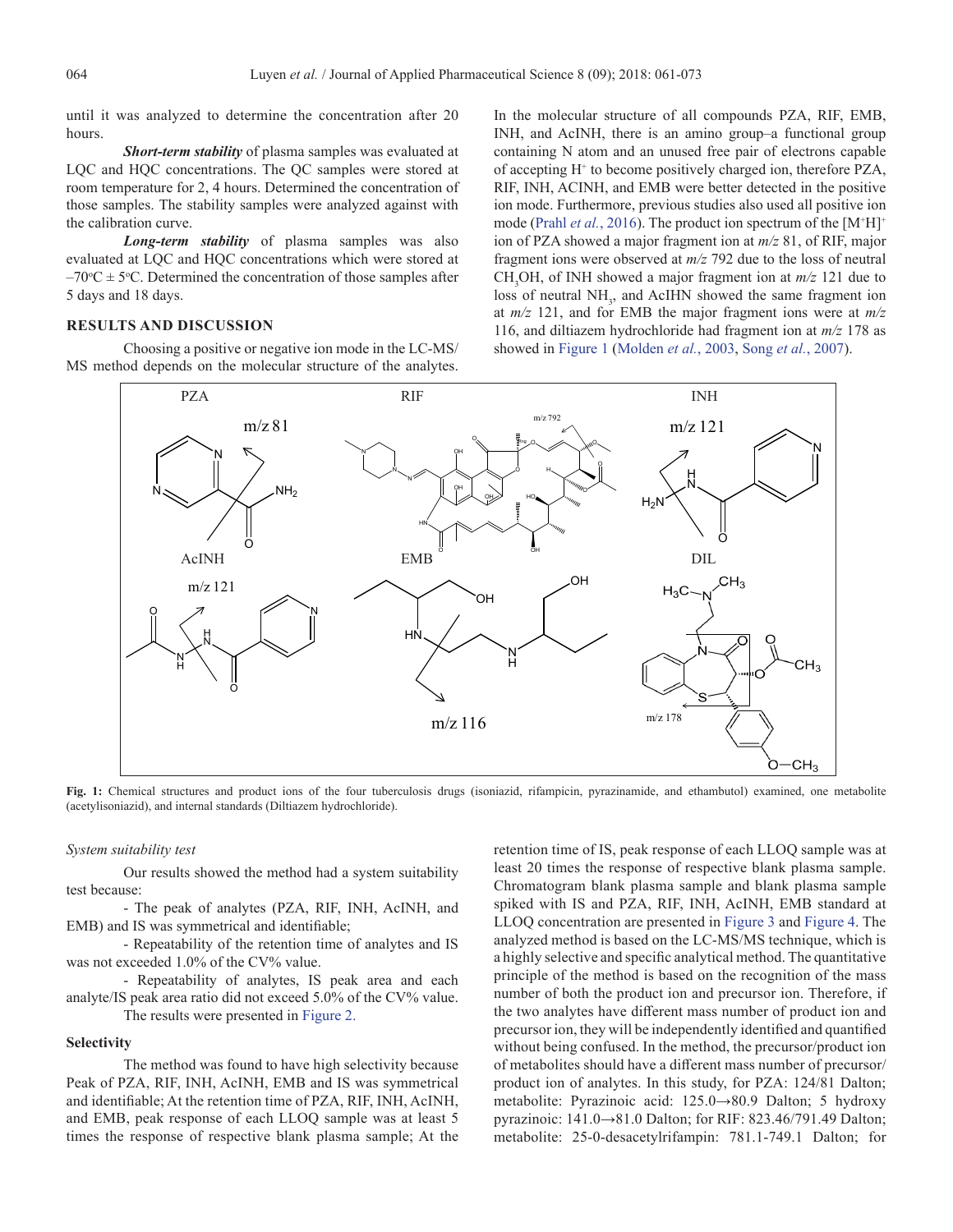INH: 138.00/121.00 Dalton; metabolite: AcINH: 180.00/121.00 Dalton; and for EMB: 205.16/116.13 Dalton.

# **Matrix effect**

The use of internal standards compensates for unexpected matrix effects. The calculated CV%  $(n=6)$  of the internal standard normalized matrix factor is presented in [Table 4](#page-5-1). The calculated CV% of the internal standard normalized matrix factor was not exceeding 15% of the CV% value.

#### *Carry-over*

No carry-over was observed for PZA, RIF, INH, AcINH, and EMB based on the retention time of PZA, RIF, INH, AcINH and EMB, the Mean  $\pm$  SD peak area of LLOQ sample was at least 5 times the response of blank sample and at the retention time of IS, the Mean  $\pm$  SD peak area of LLOO sample was at least 20 times the response of blank sample.

# *Calibration curve*

The accuracy of standards was within 85%–115% of nominal concentration for all eight calibration standards of PZA, RIF, INH, ACIH, and EMB, then the calibration curve of PZA, RIF, INH, ACIH, and EMB consisted of all eight calibration standards. From the experimental data, the weighting factor of 1/ x2 was chosen. Results of experimental calibration curves with the weighting factor of 1/x2 and calibration equations of the standard curves were presented in [Figure 5](#page-7-0). PZA, RIF, INH, AcINH and EMB showed an acceptable linear response in the range 1.0–100 µg/mL; 0.2–20 µg/mL; 0.1–10 µg/mL; 0.1–10 µg/mL; 20–5000 ng/mL, respectively.



<span id="page-4-0"></span>**Fig. 2:** Chromatogram of blank plasma spiked with IS and PZA, RIF, INH, AcINH and EMB standards at MQC concentration.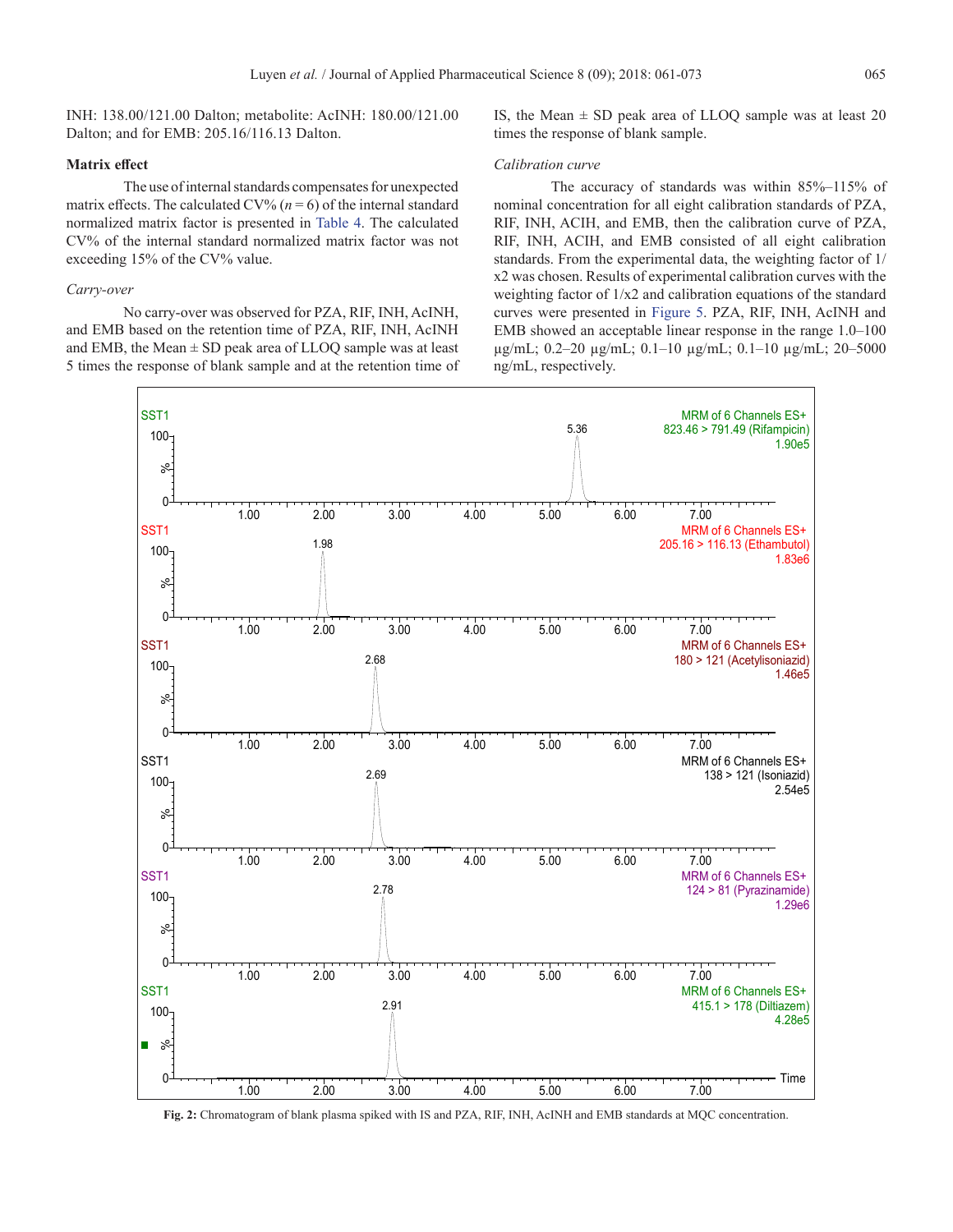# *Lower limit of quantification*

Requirements for LLOQ sample was: at the retention time of PZA, RIF, INH, AcINH and EMB, response of the separate LLOQ sample should be at least 5 times the response of blank sample respective; and accuracy of the LLOQ sample

<span id="page-5-1"></span>should be 80%–120% of the nominal concentration; and precision should not exceed 20% of the CV% value. Results were presented in [Table 5](#page-6-1). Our methods showed the LLOQ for all compounds was below the recommended normal ranges. LLOQ of PZA was 1.0 µg/mL; of RIF 0.2 µg/mL; of INH 0.1 µg/mL; of AcINH 0.1 µg/ mL and of EMB 20 ng/mL.

| <b>Table 4:</b> Results of matrix effect- PZA, RIF, INH, AcINH, and EMB. |  |  |  |
|--------------------------------------------------------------------------|--|--|--|
|--------------------------------------------------------------------------|--|--|--|

|                         |                                        | <b>PZA</b>                             |                  | RIF                                                                                    | <b>INH</b>                        |            |                                                                                 | <b>AcINH</b>                                   | <b>EMB</b>                                                |                  |
|-------------------------|----------------------------------------|----------------------------------------|------------------|----------------------------------------------------------------------------------------|-----------------------------------|------------|---------------------------------------------------------------------------------|------------------------------------------------|-----------------------------------------------------------|------------------|
|                         | LQC                                    | <b>HOC</b>                             | LOC.             | HOC                                                                                    | <b>LOC</b>                        | <b>HOC</b> | <b>LOC</b>                                                                      | HOC                                            | LOC                                                       | <b>HQC</b>       |
|                         | $\rm{MF}_{\rm{BZ}}/ \rm{MF}_{\rm{IS}}$ | $\rm{MF}_{\rm{PZA}}/\rm{MF}_{\rm{IS}}$ |                  | ${M}F_{_{RIF}}/{M}F_{_{IS}}$ ${M}F_{_{RIF}}/{M}F_{_{IS}}$ ${M}F_{_{INH}}/{M}F_{_{IS}}$ |                                   |            | $\rm{MF}_{\rm{INH}}/\rm{MF}_{\rm{IS}}$ $\rm{MF}_{\rm{AeINH}}/\rm{MF}_{\rm{IS}}$ | $\rm{MF}_{_{\rm{AeINH}}}\rm{/MF}_{_{\rm{IS}}}$ | $\rm{MF}_{FMB}/\rm{MF}_{IS}$ $\rm{MF}_{FMB}/\rm{MF}_{IS}$ |                  |
| Mean $\pm$<br><b>SD</b> | $0.588 \pm 0.08$                       | $0.590 \pm 0.06$                       | $0.616 \pm 0.07$ | $0.647 \pm 0.07$                                                                       | $1.117 \pm 0.12$ $1.128 \pm 0.16$ |            | $1.185 \pm 0.18$                                                                | $1.123 \pm 0.13$                               | $0.433 \pm 0.06$                                          | $0.409 \pm 0.04$ |
| CV(%)                   | 12.9                                   | 10.4                                   | 11.5             | 11.1                                                                                   | 10.7                              | 13.9       | 15.0                                                                            | 11.3                                           | 13.9                                                      | 10.4             |



<span id="page-5-0"></span>**Fig. 3:** Chromatogram of blank plasma sample.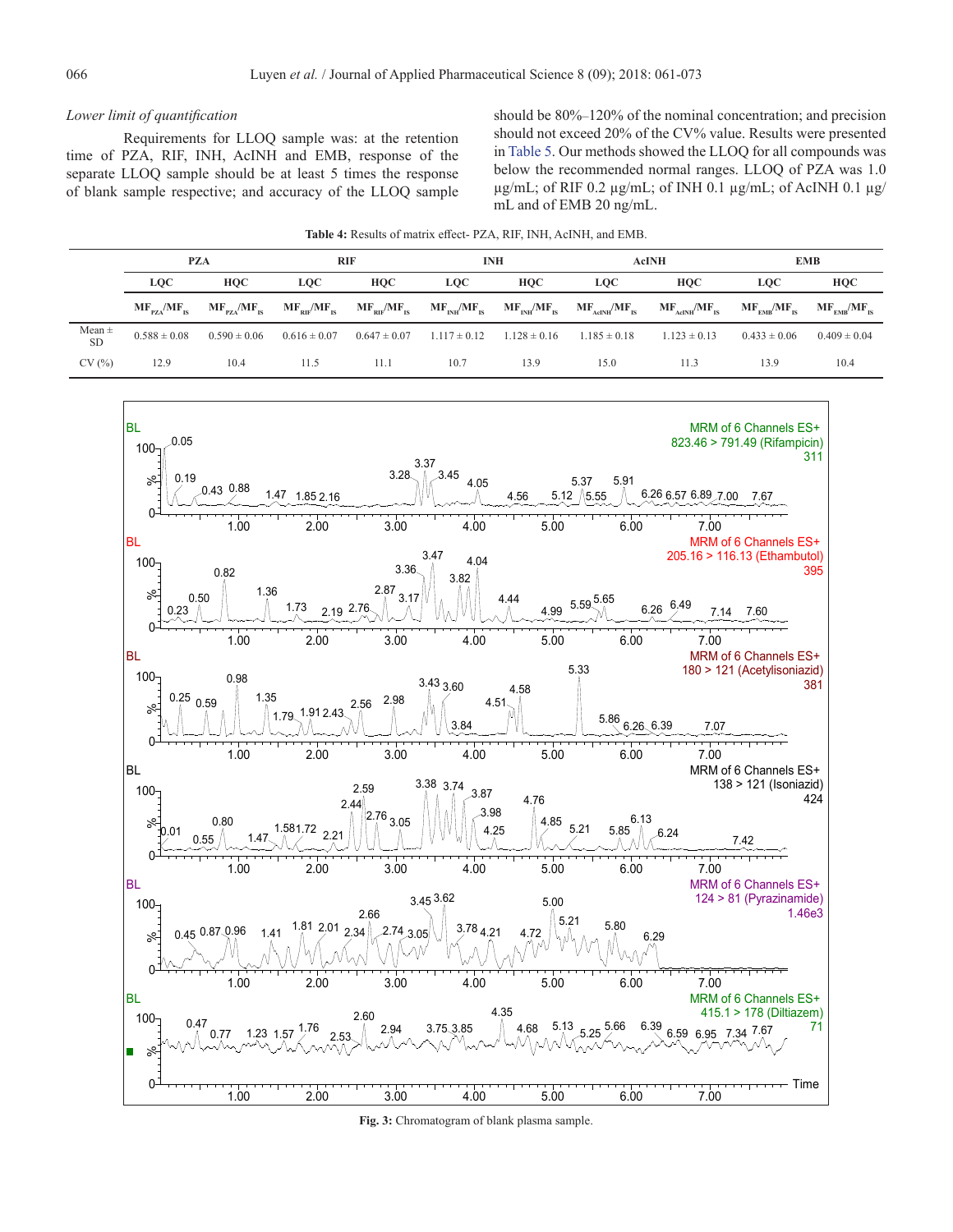

<span id="page-6-0"></span>**Fig. 4:** Chromatogram of blank plasma sample spiked with IS and PZA, RIF, INH, AcINH, and EMB standard at LLOQ concentration.

<span id="page-6-1"></span>**Table 5:** Accuracy and precision at LLOQ level: PZA, RIF, INH, AcINH, and EMB.

<span id="page-6-2"></span>

| <b>Table 6:</b> Intra-day accuracy and precision PZA, RIF, INH, AcINH, and EMB. |  |  |  |
|---------------------------------------------------------------------------------|--|--|--|
|                                                                                 |  |  |  |

|              | <b>PZA</b>      | <b>RIF</b>      | <b>INH</b>      | <b>AcINH</b>        | <b>EMB</b>      |
|--------------|-----------------|-----------------|-----------------|---------------------|-----------------|
| Accu.<br>(%) | $105.8 \pm 9.5$ | $102.0 \pm 6.3$ | $99.9 \pm 15.4$ | $100.6 \pm$<br>10.5 | $90.4 \pm 10.1$ |
| CV<br>(%)    | 9.0             | 6.2             | 15.5            | 10.5                | 11.1            |

#### *Intra-day accuracy and precision*

Our method was found to be acceptably precise and accurate as the intra-day precision were <15% ([Table 6](#page-6-2)). In this study, we used Diltiazem hydrochloride as internal standards. We found that the use of internal standards was necessary in order to obtain the desired accuracy and CV%. RIF and INH are labile compounds and the use of internal standards helps to compensate for the degradation during sample preparation.

#### *Inter-day precision*

The method was also found to be acceptably precise and accurate as inter-day precision were <15% ([Table 7](#page-8-0)) as the requirements for Inter-day precision was the inter-day precision at each QC level should not exceed 15% of the CV% value, except for the LLOQ where it should not exceed 20% of the CV% value.

|             |                  | <b>PZA</b>      |                 |                 |
|-------------|------------------|-----------------|-----------------|-----------------|
|             | <b>LLOQ</b>      | LQC             | <b>MQC</b>      | <b>HQC</b>      |
| $Accu.$ (%) | $102.5 \pm 10.1$ | $93.2 \pm 1.8$  | $90.5 \pm 3.8$  | $91.8 \pm 1.8$  |
| CV(%)       | 9.9              | 1.9             | 4.2             | 2.0             |
|             |                  | <b>RIF</b>      |                 |                 |
|             | <b>LLOQ</b>      | LQC             | <b>MQC</b>      | <b>HQC</b>      |
| $Accu.$ (%) | $118.1 \pm 11.8$ | $101.6 \pm 3.7$ | $98.4 \pm 2.9$  | $100.4 \pm 3.0$ |
| CV(%)       | 10.0             | 3.6             | 3.0             | 3.0             |
|             |                  | <b>INH</b>      |                 |                 |
|             | <b>LLOQ</b>      | LQC             | <b>MQC</b>      | <b>HQC</b>      |
| $Accu.$ (%) | $97.2 \pm 13.1$  | $104.0 \pm 5.7$ | $101.7 \pm 5.0$ | $98.4 \pm 3.0$  |
| CV(%)       | 13.4             | 5.5             | 4.9             | 3.0             |
|             |                  | <b>AcINH</b>    |                 |                 |
|             | <b>LLOQ</b>      | <b>LQC</b>      | <b>MQC</b>      | <b>HQC</b>      |
| $Accu.$ (%) | $90.9 \pm 10.0$  | $97.3 \pm 13.0$ | $98.5 \pm 4.3$  | $98.2 \pm 3.2$  |
| CV(%)       | 11.0             | 13.4            | 4.4             | 3.2             |
|             |                  | <b>EMB</b>      |                 |                 |
|             | <b>LLOO</b>      | LQC             | <b>MQC</b>      | <b>HQC</b>      |
| $Accu.$ (%) | $100.6 \pm 18.9$ | $88.9 \pm 4.4$  | $90.1 \pm 3.2$  | $89.6 \pm 1.5$  |
| CV(%)       | 18.8             | 4.9             | 3.5             | 1.7             |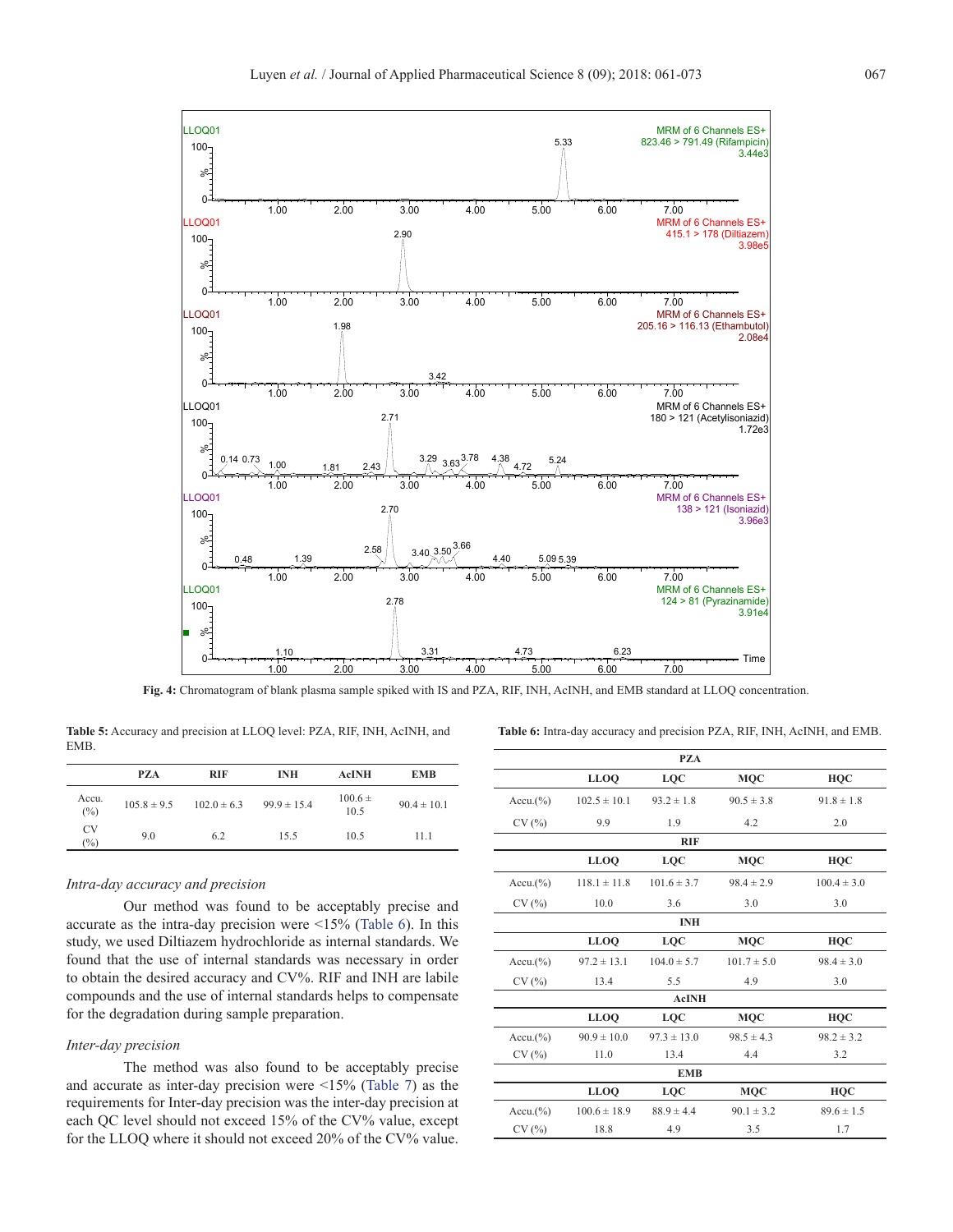



<span id="page-7-0"></span>Fig. 5: Calibration curves with the weighting factor of  $1/x^2$ -PZA, RIF, INH, ACIH and EMB.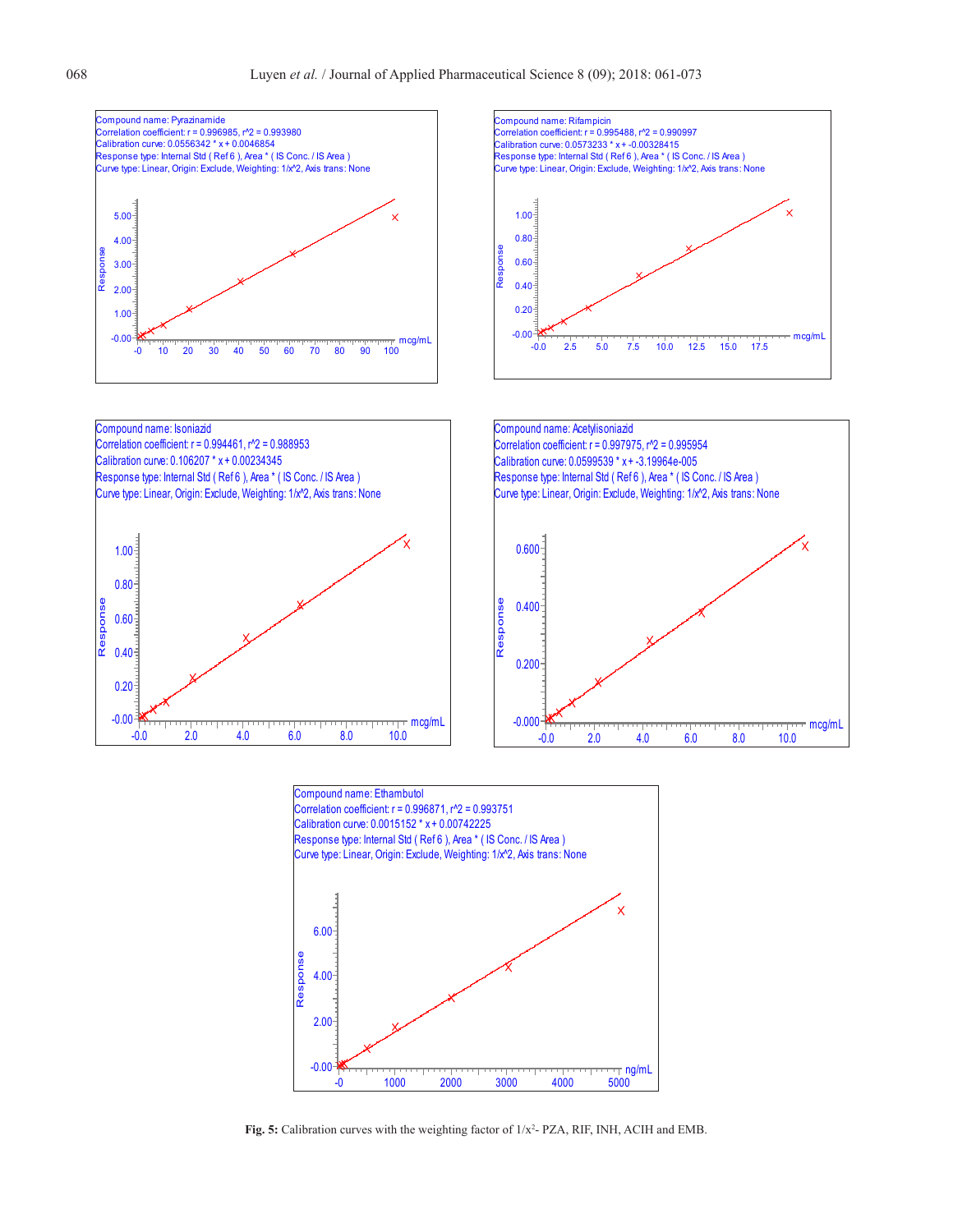<span id="page-8-0"></span>**Table 7:** Inter-day precision PZA, RIF, INH, AcINH and EMB  $(n = 5)$ .

|               |                  |                  | <b>PZA</b>      |                 |
|---------------|------------------|------------------|-----------------|-----------------|
|               | <b>LLOO</b>      | <b>LOC</b>       | <b>MOC</b>      | <b>HOC</b>      |
| Accu. $(\% )$ | $102.1 \pm 9.2$  | $101.4 \pm 8.3$  | $100.6 \pm 7.2$ | $100.3 \pm 6.5$ |
| CV(%)         | 9.0              | 8.1              | 7.2             | 6.4             |
|               |                  |                  | <b>RIF</b>      |                 |
|               | <b>LLOO</b>      | <b>LQC</b>       | <b>MQC</b>      | HQC             |
| Accu. $(\% )$ | $101.1 \pm 14.3$ | $94.2 \pm 8.1$   | $95.9 \pm 4.9$  | $99.0 \pm 6.2$  |
| CV(%)         | 14.2             | 8.6              | 5.1             | 6.2             |
|               |                  |                  | <b>INH</b>      |                 |
|               | <b>LLOQ</b>      | <b>LQC</b>       | <b>MQC</b>      | <b>HQC</b>      |
| Accu. $(\% )$ | $98.5 \pm 14.0$  | $100.0 \pm 9.6$  | $100.1 \pm 8.0$ | $99.0 \pm 7.0$  |
| CV(%)         | 14.2             | 9.6              | 8.0             | 7.1             |
|               |                  |                  | <b>AcINH</b>    |                 |
|               | <b>LLOO</b>      | <b>LOC</b>       | <b>MOC</b>      | <b>HOC</b>      |
| Accu. $(\% )$ | $101.5 \pm 14.6$ | $105.0 \pm 12.0$ | $104.2 \pm 7.1$ | $104.0 \pm 5.8$ |
| CV(%)         | 14.4             | 11.4             | 6.8             | 5.5             |
|               |                  |                  | <b>EMB</b>      |                 |
|               | <b>LLOQ</b>      | LOC              | <b>MQC</b>      | <b>HOC</b>      |
| Accu. $(\% )$ | $103.0 \pm 18.1$ | $97.7 \pm 10.1$  | $96.3 \pm 7.1$  | $92.8 \pm 4.7$  |
| CV(%)         | 17.6             | 10.3             | 7.3             | 5.0             |

Our method has LLOQ (PZA: 1.0 µg/mL; RIF: 0.2 µg/ mL; INH: 0.1 µg/mL; AcINH: 0.1 µg/mL and EMB: 20 ng/mL) lower than other methods, and linear range was larger (PZA 1.0– 100 µg/mL; RIF 0.2–20 µg/mL, INH 0.1–10 µg/mL, and EMB 20–5000 ng/mL) as compared with previous methods: Prahl's method: PZA: 4–80 µg/mL, RIF: 0.75–30 µg/mL, INH: 0.5–10

µg/mL, EMB: 0.25–10 µg/mL (Prahl *et al.*, 2016); Sang Hoon Song's method: PZA: 0.4–291.2 μg/mL, RIF: 1.1–320 μg/mL, INH: 1.1–320 μg/mL, and EMB: 0.07–17.5 μg/mL ([Song](#page-11-4) *et al.*, [2007\)](#page-11-4) and Sturkenboom's method: INH: 0.2–8 mg/L; EMB: 0.2–8 mg/L; PZA: 2–80 mg/L ([Sturkenboom](#page-11-7) *et al.*, 2015). Furthermore, the total analysis time in our method was short, about 8 minutes, can detect and quantify exactly the concentration of 5 active analytes and the internal standard.

#### **Recovery**

The method was found to have the good recovery. The results were shown in [Table 8](#page-8-1).

#### *Extraction method*

Due to the physical and chemical properties of PZA, RIF, INH, EMB, and AcINH (water-soluble compounds), most authors used extraction method as protein precipitation. In our method, we have developed a simple, easy-to-implement, economic, environmental and human-friendly method. We used only one step of protein precipitation with 100% MeOH, while other authors have used the method more complex, more time-consuming and more extraction steps. Prahl *et al.*, have used two steps in their method. The first step they precipitated protein with 50% MeOH and stored at  $-20^{\circ}$ C for 1 h. The second step was followed by centrifugation to eliminate precipitation, and then continued precipitated with acetonitrile. (Prahl *et al.*, 2016). Sang Hoon Song also extracted sample by two steps: the first step with 50% MeOH and second step used MeOH (Song *et al.*[, 2007\)](#page-11-4). Our method also showed that recovery rates of the studied compounds were relatively high (over 60% and nearly 95%) and stable (recovered rates at different levels of LQC, MQC, and HQC were not more than 15%) ([Table](#page-8-1) 8).

<span id="page-8-1"></span>**Table 8:** Recovery of IS, PZA, RIF, INH, AcINH, EMB.

|                   | <b>PZA</b>   |      |
|-------------------|--------------|------|
|                   |              |      |
| $_{\mathrm{LQC}}$ | <b>MQC</b>   | HQC  |
| 94.5              | 88.5         | 83.7 |
|                   | <b>RIF</b>   |      |
| <b>LQC</b>        | <b>MQC</b>   | HQC  |
| 65.6              | 65.1         | 63.5 |
|                   | <b>INH</b>   |      |
| LQC               | <b>MQC</b>   | HQC  |
| 63.7              | 64.6         | 59.4 |
|                   | <b>AcINH</b> |      |
| LQC               | <b>MQC</b>   | HQC  |
| 79.5              | 76.1         | 69.2 |
|                   | <b>EMB</b>   |      |
| <b>LQC</b>        | <b>MQC</b>   | HQC  |
| 84.9              | 77.6         | 74.2 |
|                   |              |      |

#### **Dilution integrity**

Concentrations of anti-TB drugs in human plasma have been reported vary in a wide range. Some samples may have a concentration higher than the ULOQ of the calibration curves. To validate the dilution integrity of the method, the accuracy and precision were assayed using three QC samples spiked with each drug at concentrations

higher than the ULOQ with additional series of dilutions. Our data showed that the mean accuracy was in the range of 85–115% of the nominal concentration and the precision was not exceeded 15% of the CV for all five drugs ([Table](#page-9-0) 9). The results suggest that if samples have drug concentrations higher than upper of the calibration curve, sample dilution could be performed for reanalysis.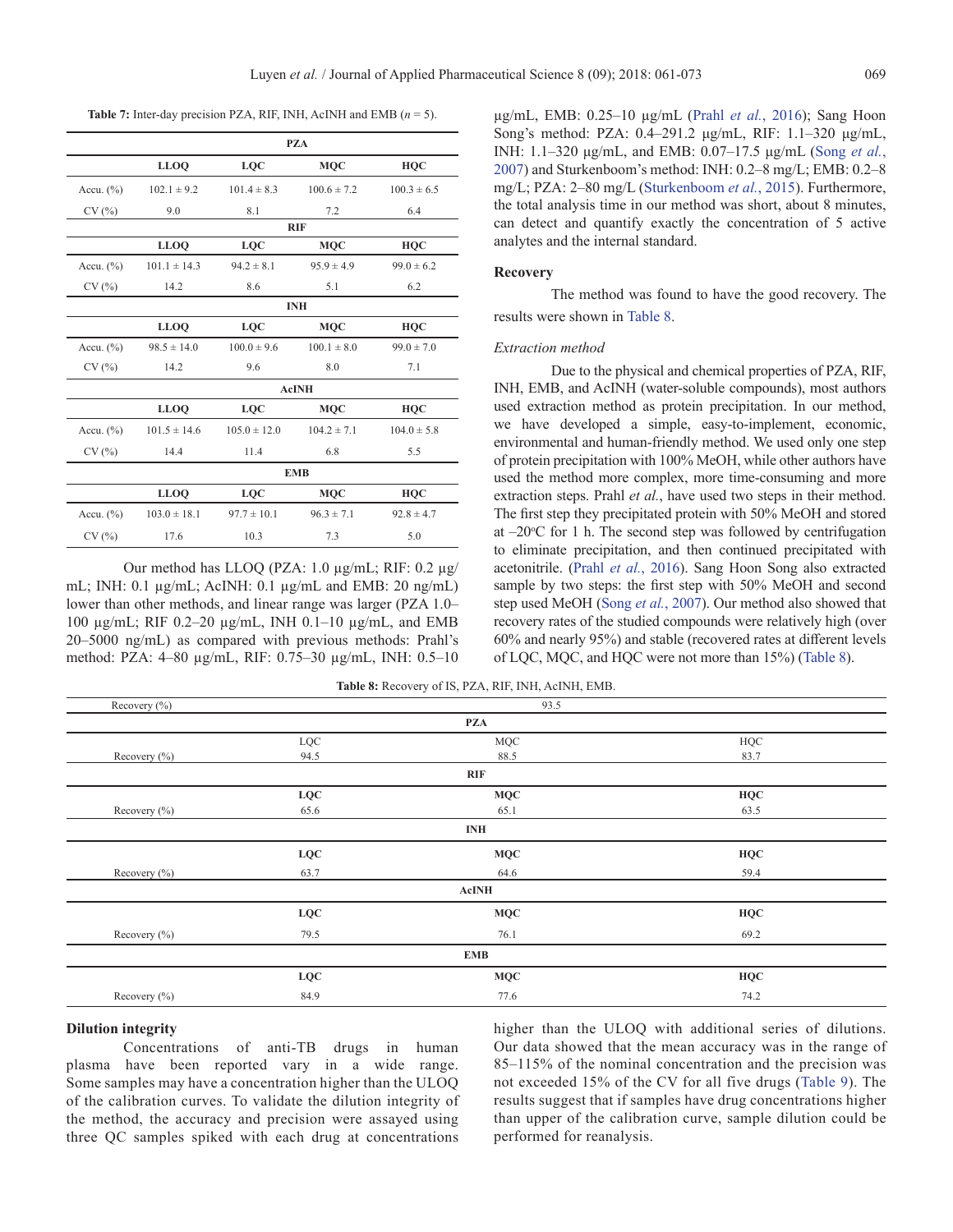|               |                  | <b>PZA</b>      |                 |
|---------------|------------------|-----------------|-----------------|
|               | LDC              | MDC             | <b>HDC</b>      |
| Accu. $(\% )$ | $106.4 \pm 6.1$  | $107.6 \pm 3.7$ | $98.2 \pm 2.8$  |
| CV(%)         | 5.7              | 3.4             | 2.9             |
|               |                  | <b>RIF</b>      |                 |
|               | LDC              | <b>MDC</b>      | HDC             |
| $Accu.$ (%)   | $103.8 \pm 6.8$  | $105.3 \pm 4.6$ | $100.3 \pm 5.1$ |
| CV(%)         | 6.5              | 4.4             | 5.1             |
|               |                  | <b>INH</b>      |                 |
|               | LDC              | MDC             | <b>HDC</b>      |
| $Accu.$ (%)   | $107.5 \pm 8.8$  | $112.7 \pm 3.8$ | $104.2 \pm 5.7$ |
| CV(%)         | 8.2              | 3.4             | 5.5             |
|               |                  | <b>AcINH</b>    |                 |
|               | LDC              | <b>MDC</b>      | <b>HDC</b>      |
| $Accu.$ (%)   | $102.0 \pm 10.7$ | $107.1 \pm 2.9$ | $98.1 \pm 3.8$  |
| CV(%)         | 10.5             | 2.7             | 3.9             |
|               |                  | <b>EMB</b>      |                 |
|               | LDC              | MDC             | <b>HDC</b>      |
| $Accu.$ (%)   | $112.6 \pm 4.5$  | $105.1 \pm 2.6$ | $98.8 \pm 3.1$  |
| CV(%)         | 4.0              | 2.5             | 3.1             |

<span id="page-9-0"></span>**Table 9:** Results of dilution integrity for PZA, RIF, INH, AcINH, and EMB.

#### **Stability**

# *Autosampler stability*

The autosampler stability test showed no significant bias between fresh and stored samples based on the difference between the concentration of the stored processed samples and that of the freshly processed samples should not exceed 15%, and CV% of determinations of samples at each concentration should not exceed 15%. The results are presented in [Table 10](#page-10-0).

#### *Short-term stability*

The criterion for short-term stability is the difference between the concentration of the stored plasma samples with that of freshly prepared samples should not exceed 15%. CV% of determinations of samples at each concentration should not exceed 15%. The results were presented in [Table 11](#page-10-0). Short-term stability test showed that INH and AcINH in human plasma were stabled after 2 hours but was unstable after 4 hours stored at room temperature.

#### *Long-term stability*

The requirement for long-term stability is the difference between the concentration of the stored samples and that of freshly prepared samples should not exceed 15% and the CV% of determinations of samples at each concentration should not exceed 15%. The results were presented in [Table 1](#page-10-1)2. Long-term stability test showed that all samples in human plasma were stabled after 18 days stored at  $-70$ <sup>o</sup>C  $\pm$  5<sup>o</sup>C.

Concentration monitoring of PZA, RIF, AcINH, INH,

and EMB has been attracted many researchers. Julie *et al.*, also have developed a method for simultaneous quantification of pyrazinamide, rifampicin, isoniazid, and ethambutol by liquid chromatography/tandem mass spectrometry. In that study, they used isotopically labeled compounds as internal standards. As compared with our method, ours has wide linear range of the calibration curve than theirs, such as in their method, for PZA 4–80  $\mu$ g/mL, for RIF 0.75–30  $\mu$ g/ mL, for INH was  $0.5-10 \mu g/mL$ , for EMB  $0.25-10 \mu g/mL$ and meanwhile in our method was for PZA  $1.0-100 \mu g/mL$ ; RIF 0.2–20 µg/mL, INH 0.1–10 µg/mL, and EMB 20–5000 ng/mL (Prahl *et al.*, 2016). Sang Hoon Song *et al.*, also have developed a method to measure concentrations of four antituberculosis drugs (isoniazid, rifampicin, pyrazinamide, and ethambutol) and two major metabolic ratios (acetylisoniazid/ isoniazid and 25-desacetylrifampicin/rifampicin). Their method showed the linearity range for PZA, RIF, INH, and EMB was 0.4–291.2, 1.1–320, 0.07–18.6, and 0.07–17.5 μg/mL, respectively (Song *et al.*[, 2007](#page-11-4)). Marieke *et al.* also developed a method to quantify isoniazid, pyrazinamide, and ethambutol in serum using isotope-labeled isoniazid-D4 and ethambutol-D4 as internal standards. In that method, the range of quantification for isoniazid and ethambutol was 0.2–8 mg/L; and for pyrazinamide 2–80 mg/L [\(Sturkenboom](#page-11-7) *et al.*, 2015). Compared with previous methods, our method was effective to determine plasma concentrations of PZA, RIF, INH, AcINH, and EMB, and can be used to monitor drug concentrations in TB treatment.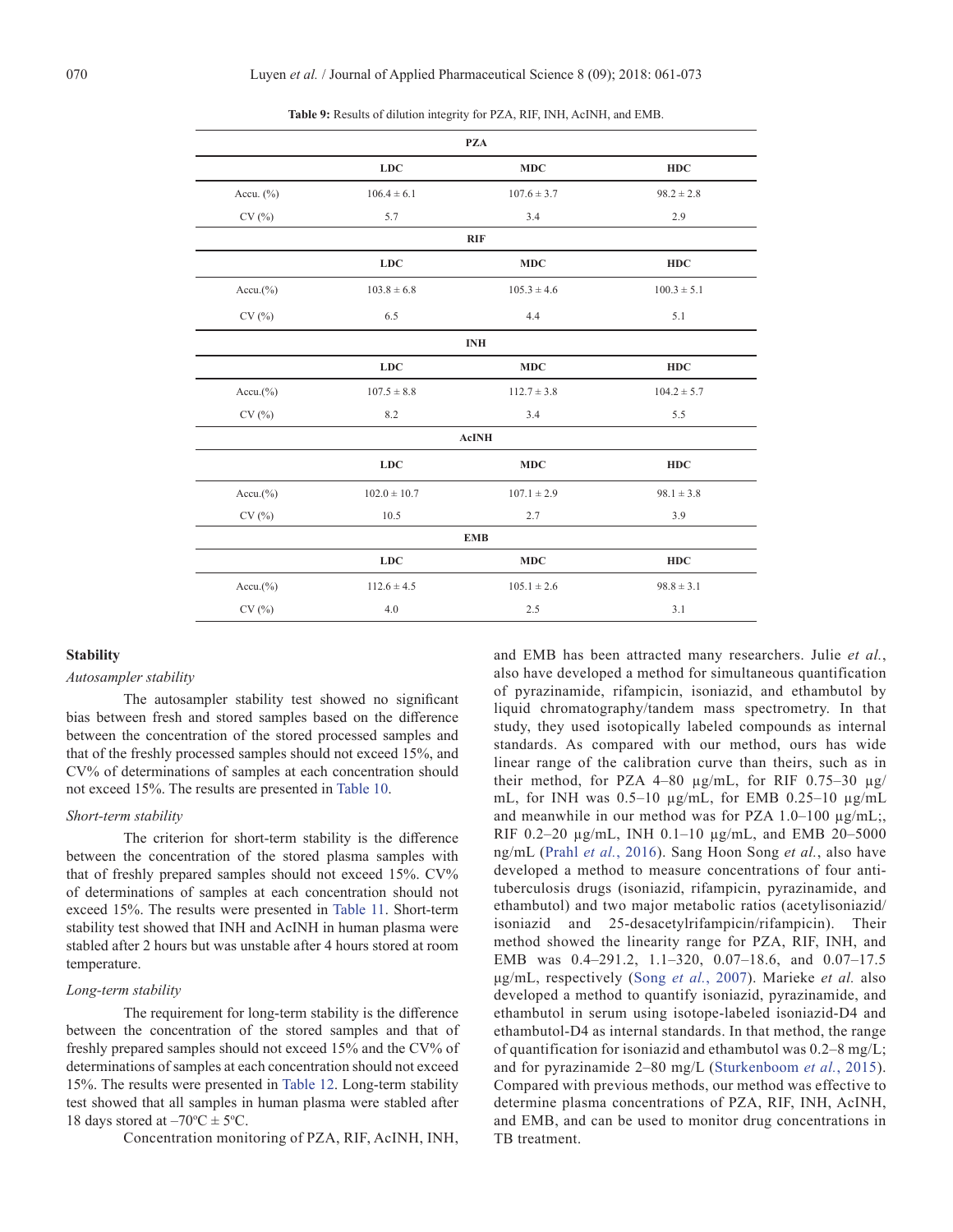| <b>PZA</b>    |                              |                         |                              |                         |  |  |
|---------------|------------------------------|-------------------------|------------------------------|-------------------------|--|--|
|               | <b>LQC</b> Freshly processed | LQC After 20 hours/10°C | <b>HQC Freshly processed</b> | HQC After 20 hours/10°C |  |  |
| CV(%)         | 3.8                          | 4.8                     | 3.3                          | 5.0                     |  |  |
| Variation (%) | $-0.7$                       |                         | $-6.6$                       |                         |  |  |
| RIF           |                              |                         |                              |                         |  |  |
| CV(%)         | 4.0                          | $5.0\,$                 | 3.1                          | 5.2                     |  |  |
| Variation (%) | 14.6                         |                         | $0.5\,$                      |                         |  |  |
| <b>INH</b>    |                              |                         |                              |                         |  |  |
| CV(%)         | 6.5                          | 12.0                    | 5.1                          | 5.1                     |  |  |
| Variation (%) | $-12.7$                      |                         | $-11.7$                      |                         |  |  |
| ${\bf AcINH}$ |                              |                         |                              |                         |  |  |
| CV(%)         | $8.4\,$                      | $8.4\,$                 | $2.9$                        | 4.2                     |  |  |
| Variation (%) | 9.0                          |                         | 2.6                          |                         |  |  |
| <b>EMB</b>    |                              |                         |                              |                         |  |  |
| CV(%)         | 5.5                          | 7.1                     | 2.4                          | $5.5\,$                 |  |  |
| Variation (%) |                              | $-3.5$                  | $-6.4$                       |                         |  |  |

# <span id="page-10-0"></span>**Table 10:** Results of autosampler stability: PZA, RIF, INH, AcINH, and EMB.

**Table 11:** Results of short-term stability of plasma samples: PZA, RIF, INH, ACINH, and EMB.

|       | <b>LQC Freshly processed</b> | <b>HQC Freshly processed</b> | LQC After 2 hours/<br>room temperature | <b>HQC</b> After 2 hours/<br>room temperature | <b>LQC</b> After 4 hours/<br>room temperature | HQC After 4 hours/<br>room temperature |
|-------|------------------------------|------------------------------|----------------------------------------|-----------------------------------------------|-----------------------------------------------|----------------------------------------|
|       |                              |                              | <b>PZA</b>                             |                                               |                                               |                                        |
| CV(%) | 3.7                          | 3.5                          | 10.0                                   | 4.3                                           | 5.8                                           | 2.7                                    |
|       | Variation $(\% )$            |                              | 13.0                                   | 5.6                                           | 13.6                                          | 0.5                                    |
|       |                              |                              | <b>RIF</b>                             |                                               |                                               |                                        |
| CV(%) | 4.6                          | 4.8                          | 7.8                                    | 4.8                                           | 7.8                                           | 4.9                                    |
|       | Variation $(\% )$            |                              | 13.4                                   | 1.6                                           | 14.8                                          | $-7.3$                                 |
|       |                              |                              | <b>INH</b>                             |                                               |                                               |                                        |
| CV(%) | 9.4                          | 1.1                          | 12.0                                   | 3.7                                           | 7.0                                           | 1.8                                    |
|       | Variation $(\% )$            |                              | 5.1                                    | $-8.2$                                        | $-11.2$                                       | $-18.4*$                               |
|       |                              |                              | <b>AcINH</b>                           |                                               |                                               |                                        |
| CV(%) | 8.0                          | 1.6                          | 10.2                                   | 5.0                                           | 7.6                                           | 3.8                                    |
|       | Variation (%)                |                              | 10.4                                   | $-14.9$                                       | $-7.8$                                        | $-24.1*$                               |
|       |                              |                              | <b>EMB</b>                             |                                               |                                               |                                        |
| CV(%) | 6.0                          | 3.5                          | 5.7                                    | 5.5                                           | 6.7                                           | 3.8                                    |
|       | Variation (%)                |                              | 14.0                                   | 4.8                                           | 14.1                                          | $-2.4$                                 |

<span id="page-10-1"></span>\*: unstable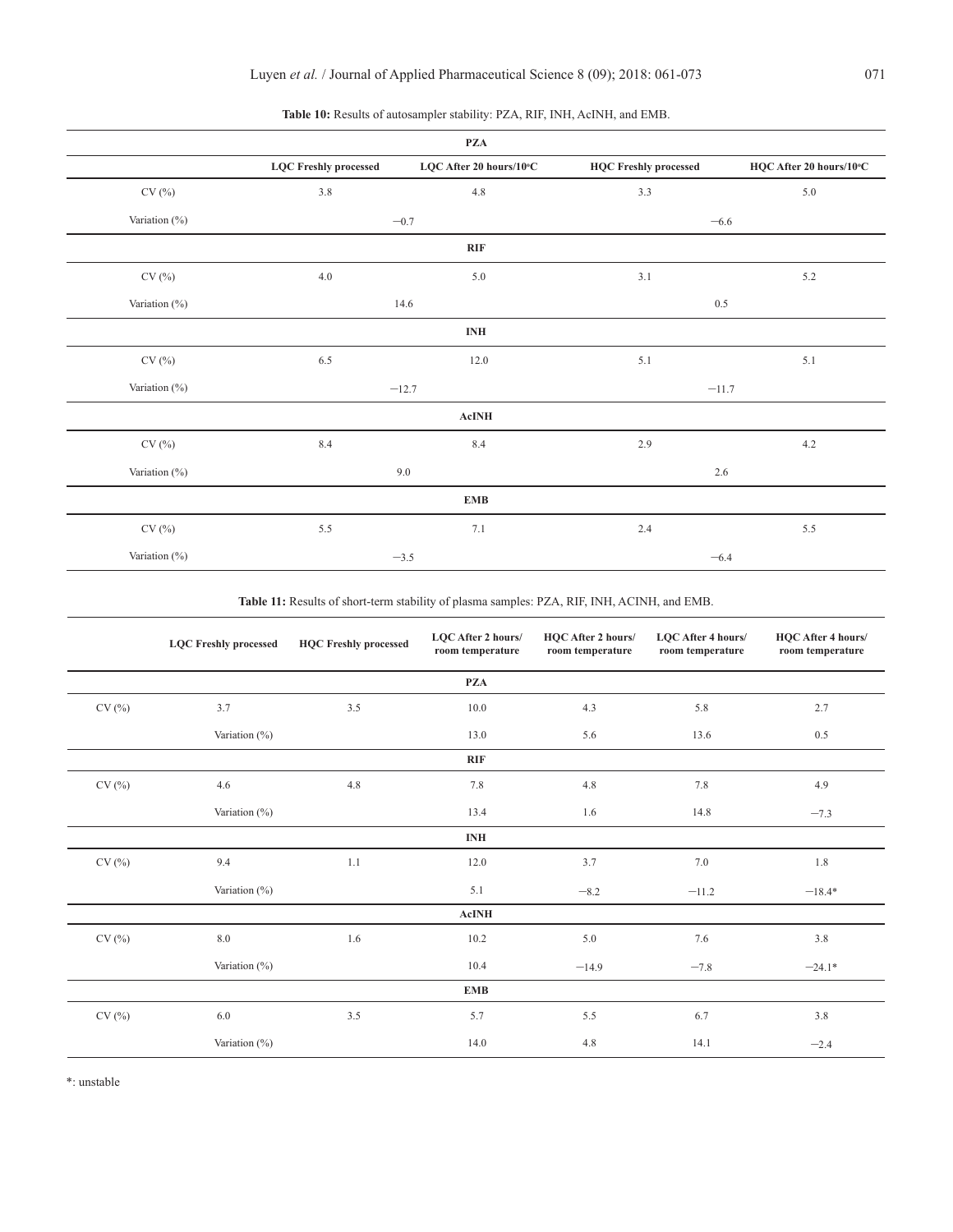| Conc. $(\mu g/mL)$          | <b>LQC Freshly processed</b> | <b>HQC Freshly processed</b> | LQC After 5 days | HQC After 5 days | LQC After 18 days | <b>HQC</b> After 18 days |
|-----------------------------|------------------------------|------------------------------|------------------|------------------|-------------------|--------------------------|
|                             |                              |                              | PZA              |                  |                   |                          |
| $\text{CV}\left(\% \right)$ | $8.5\,$                      | 7.7                          | $6.2\,$          | 4.2              | 5.0               | 4.4                      |
|                             | Variation (%)                |                              | $-7.3$           | $-9.6$           | 4.6               | 7.9                      |
|                             |                              |                              | RIF              |                  |                   |                          |
| CV(%)                       | 6.5                          | 8.7                          | 8.5              | 4.9              | 6.4               | 5.3                      |
|                             | Variation (%)                |                              | $-6.7$           | $-9.4$           | $-4.5$            | $-9.3$                   |
|                             |                              |                              | <b>INH</b>       |                  |                   |                          |
| CV(%)                       | 5.9                          | 6.1                          | 3.9              | 3.0              | 4.6               | 4.3                      |
|                             | Variation (%)                |                              | $-8.6$           | $-3.4$           | $-5.7$            | $-6.0$                   |
|                             |                              |                              | AcINH            |                  |                   |                          |
| CV(%)                       | 9.7                          | 7.6                          | 6.2              | 3.6              | 3.6               | 3.5                      |
|                             | Variation (%)                |                              | $-8.7$           | $-0.5$           | $-5.0$            | $-3.0$                   |
|                             |                              |                              | <b>EMB</b>       |                  |                   |                          |
| CV(%)                       | 6.6                          | 4.9                          | 2.6              | 3.0              | 6.2               | 3.9                      |
|                             | Variation (%)                |                              | $-14.3$          | $-9.9$           | $-14.5$           | $-6.5$                   |

**Table 12:** Results of long-term stability of plasma samples: PZA, RIF, INH, ACINH, and EMB.

# **CONCLUSIONS**

We have shown a rapid, simple, selective, and sensitive LC-MS/MS method for the simultaneous analysis of PZA, RIF, INH, AcINH, and EMB in human plasma. The results of validation for specificity/selectivity, precision, accuracy, linearity, limit of quantification, recovery, and stability showed that the method meets the requirements of a bioanalytical method. Our method may serve well for routine therapeutic monitoring of the first-line anti-TB drugs in patient plasma.

#### **ABBREVIATION**

AcINH: Acetyl Isoniazid; EMB: Ethambutol; INH: Isoniazid; PZA: Pyrazinamide; RIF: Rifampicin; DIL: Diltiazem hydrochloride; MF: matrix factor; LQC: low-quality control; MQC: medium quality control; HQC: high-quality control.

# **CONFLICTS OF INTEREST**

The authors declare that there are no conflicts of interest.

# **ACKNOWLEDGMENTS**

This study was supported by a grant from the Vietnam Ministry of Science and Technology, and Newton Fund Vietnam (Grant Number HNQT/SPĐP/01.06).

# **REFERENCES**

<span id="page-11-6"></span>Agency EM. Guideline on bioanalytical method validation.

Committee for Medicinal Products for Human Use (CHMP). 2011.

<span id="page-11-2"></span>Alsultan A, Peloquin CA. Therapeutic drug monitoring in the treatment of tuberculosis: an update. Drugs, 2014; 74(8):839-854.

Health UDo, Services H, Food, Administration D (2017). Analytical procedures and methods validation for drugs and biologicsguidance for industry. 2015.

<span id="page-11-0"></span>Hoa NB, Sy DN, Nhung NV, Tiemersma EW, Borgdorff MW, Cobelens FG. National survey of tuberculosis prevalence in Viet Nam. Bulletin of the World Health Organization, 2010; 88(4):273-280.

<span id="page-11-1"></span>Mirsaeidi M, Sadikot RT. Patients at high risk of tuberculosis recurrence. International journal of mycobacteriology, 2018; 7(1):1.

Molden E, Bøe GH, Christensen H, Reubsaet L. Highperformance liquid chromatography-mass spectrometry analysis of diltiazem and 11 of its phase I metabolites in human plasma. Journal of pharmaceutical and biomedical analysis, 2003; 33(2):275-285.

<span id="page-11-3"></span>Mukherjee A, Velpandian T, Singla M, Kanhiya K, Kabra SK, Lodha R. Pharmacokinetics of isoniazid, rifampicin, pyrazinamide and ethambutol in Indian children. BMC infectious diseases, 2015; 15(1):126.

Mukherjee JS, Rich ML, Socci AR, Joseph JK, Virú FA, Shin SS, Furin JJ, Becerra MC, Barry DJ, Kim JY. Programmes and principles in treatment of multidrug-resistant tuberculosis. The Lancet, 2004; 363(9407):474-481.

Prahl JB, Lundqvist M, Bahl J, Johansen IS, Andersen ÅB, Frimodt-Møller N, Cohen AS. Simultaneous quantification of isoniazid, rifampicin, ethambutol and pyrazinamide by liquid chromatography/ tandem mass spectrometry. Apmis, 2016; 124(11):1004-1015.

<span id="page-11-4"></span>Song SH, Jun SH, Park KU, Yoon Y, Lee JH, Kim JQ, Song J. Simultaneous determination of first-line anti-tuberculosis drugs and their major metabolic ratios by liquid chromatography/tandem mass spectrometry. Rapid communications in mass spectrometry, 2007; 21(7):1331-1338.

<span id="page-11-7"></span>Sturkenboom M, van der Lijke H, Jongedijk E, Kok WT, Greijdanus B, Uges D, Alffenaar J-WC. Quantification of isoniazid, pyrazinamide and ethambutol in serum using liquid chromatographytandem mass spectrometry. Journal of Applied Bionalysis, 2015; 1(3):89.

<span id="page-11-5"></span>Um S, Lee S, Kwon S, Yoon H, Park K, Song J, Lee C, Lee J. Low serum concentrations of anti-tuberculosis drugs and determinants